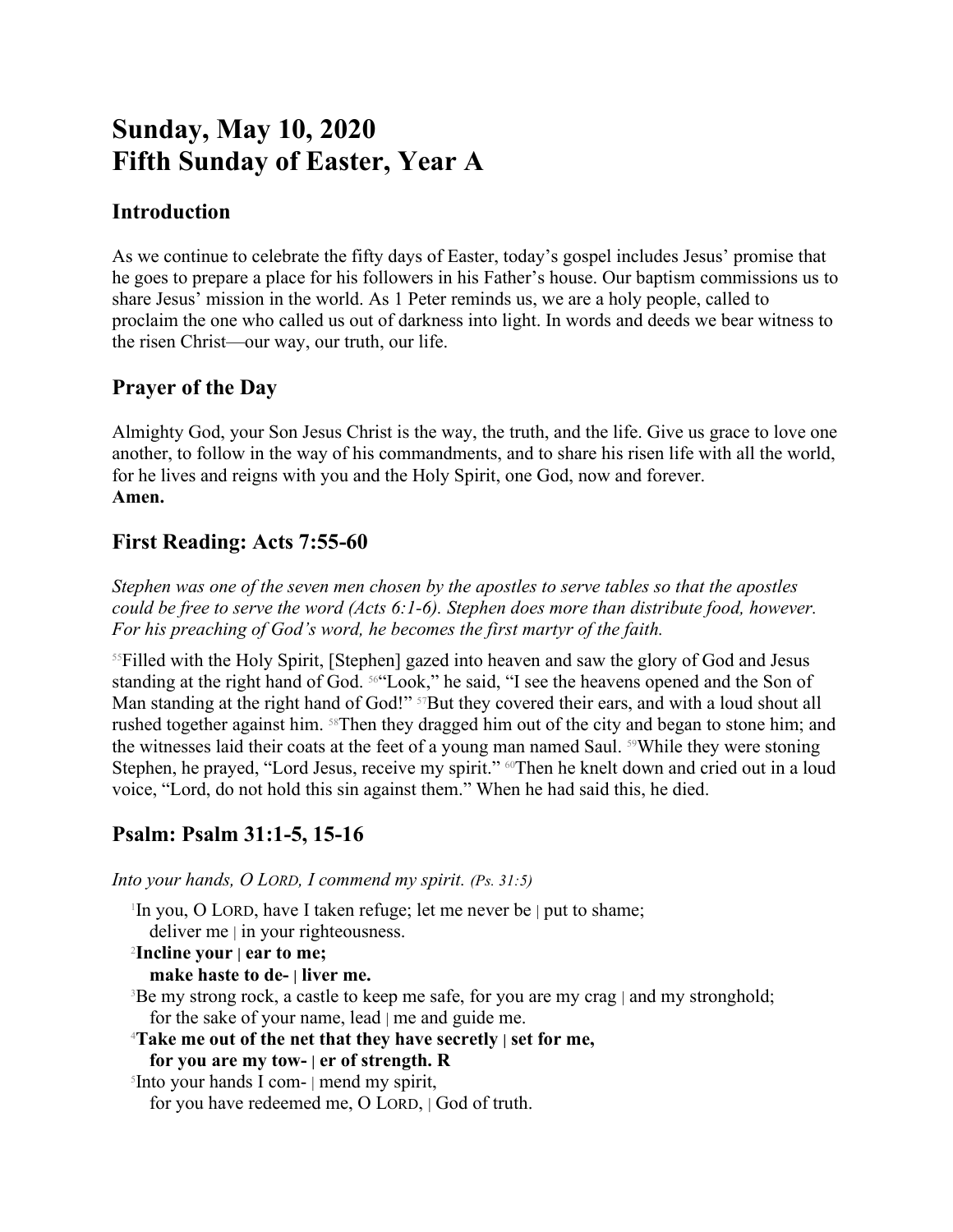<sup>15</sup>**My times are | in your hand;**

**rescue me from the hand of my enemies, and from those who | persecute me.**

 $16$ Let your face shine up- | on your servant;

save me in your | steadfast love." **R**

### **Second Reading: 1 Peter 2:2-10**

*Christ is the cornerstone of God's saving work and the foundation of our lives. We are God's chosen, holy people who continuously celebrate and declare the mercy of God we experience through Jesus Christ.*

<sup>2</sup>Like newborn infants, long for the pure, spiritual milk, so that by it you may grow into salvation—<sup>3</sup>if indeed you have tasted that the Lord is good.

<sup>4</sup>Come to him, a living stone, though rejected by mortals yet chosen and precious in God's sight, and <sup>5</sup>like living stones, let yourselves be built into a spiritual house, to be a holy priesthood, to offer spiritual sacrifices acceptable to God through Jesus Christ. 6For it stands in scripture:

"See, I am laying in Zion a stone,

a cornerstone chosen and precious;

and whoever believes in him will not be put to shame."

<sup>7</sup>To you then who believe, he is precious; but for those who do not believe,

"The stone that the builders rejected

has become the very head of the corner,"

<sup>8</sup>and

"A stone that makes them stumble,

and a rock that makes them fall."

They stumble because they disobey the word, as they were destined to do.

<sup>9</sup>But you are a chosen race, a royal priesthood, a holy nation, God's own people, in order that you may proclaim the mighty acts of him who called you out of darkness into his marvelous light.

<sup>10</sup>Once you were not a people,

but now you are God's people;

once you had not received mercy,

but now you have received mercy.

#### **Gospel: John 14:1-14**

#### *On the night that he is to be arrested, Jesus shares final words with his disciples. As the one through whom God is known, he promises to go before them and act on their behalf.*

[Jesus said to the disciples:] 1"Do not let your hearts be troubled. Believe in God, believe also in me. <sup>2</sup> In my Father's house there are many dwelling places. If it were not so, would I have told you that I go to prepare a place for you? 3And if I go and prepare a place for you, I will come again and will take you to myself, so that where I am, there you may be also. 4And you know the way to the place where I am going." Thomas said to him, "Lord, we do not know where you are going. How can we know the way?" 6Jesus said to him, "I am the way, and the truth, and the life. No one comes to the Father except through me. <sup>7</sup> If you know me, you will know my Father also.